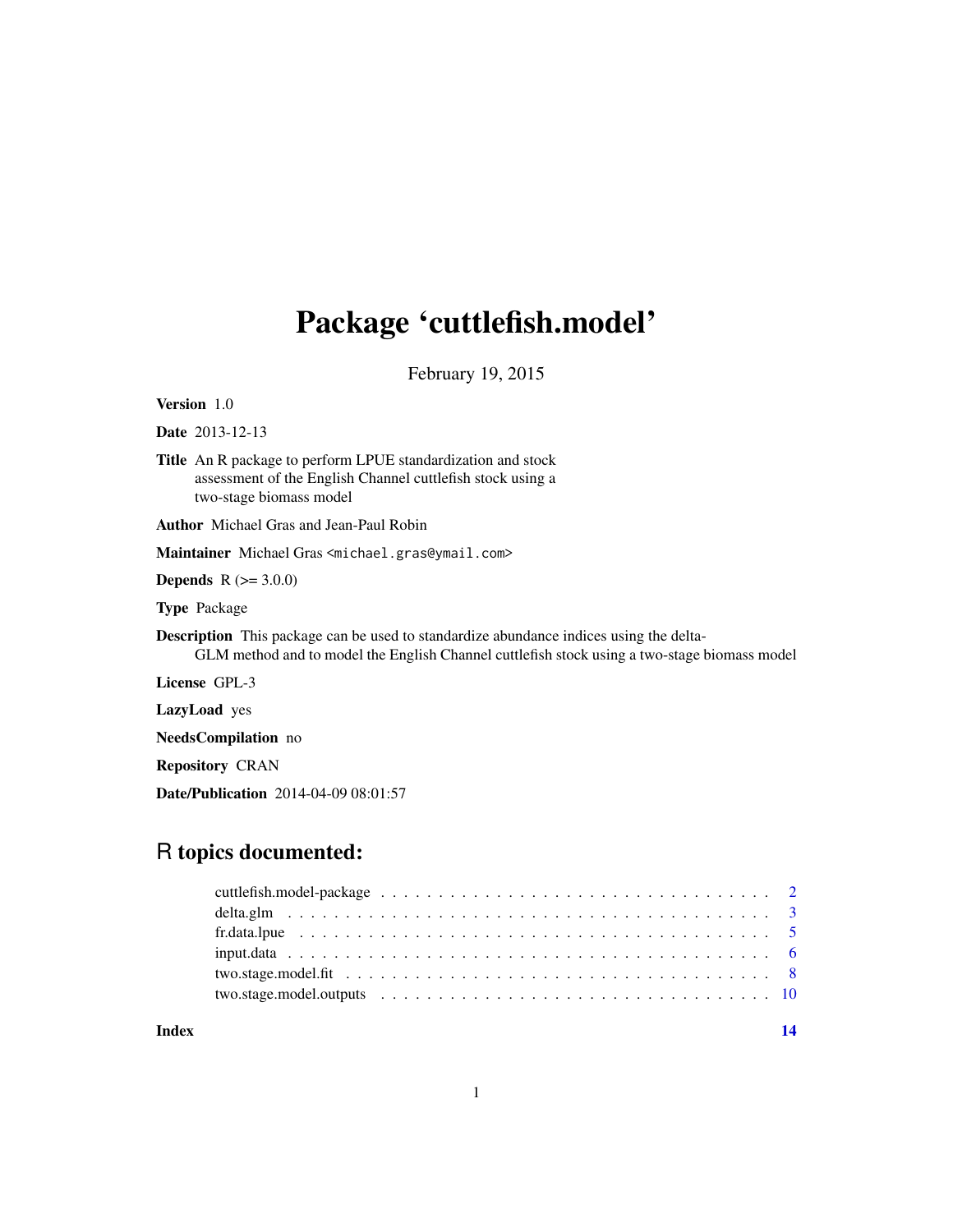<span id="page-1-0"></span>cuttlefish.model-package

*Cuttlefish modelling*

#### **Description**

The cuttlefish.model package was developed to provide a software application of the two-stage biomass model to assess the English Channel cuttlefish stock. Functions enable, first, the standardization of the Landings Per Unit Effort (LPUE) using the delta-GLM method. Then, 4 abundance indices, 2 derived from surveys and 2 derived from standardized LPUE, and total landings (by all gears) are used as input data to fit a two-stage biomass model and estimate the recruited biomass and the catchability of each abundance index time series.

#### Details

| Package:  | cuttlefish.model |
|-----------|------------------|
| Type:     | Package          |
| Version:  | 1.0              |
| Date:     | 2013-12-13       |
| License:  | GPL              |
| LazyLoad: | yes              |

Three functions and two datasets are provided in the cuttlefish.model package. First, the delta.glm function enables the LPUE standardization using the Delta-GLM method. An exemple using generated data stored in fr.data.lpue illustrates how to use this function. Then, the two.stage.model.fit function enables the fitting of the two-stage biomass model and provides an estimation of the recruited biomass on the one hand and of the 4 catchability coefficients on the other hand. An exemple using generated data stored in input.data illustrates how to fit the model. Finally, the two.stage.model.outputs function enables the estimation of the two-stage biomass model outputs using the recruited biomass and catchability estimations.

## Author(s)

Michael Gras and Jean-Paul Robin

Maintainer: Michael Gras <michael.gras@ymail.com>

#### References

Gras, M., Roel, B. A., Coppin, F., Foucher, E. and Robin, J.-P. (2014). A two-stage biomass model to assess the English Channel cuttlefish (Sepia officinalis L.) stock. Submitted to ICES Journal of Marine Science.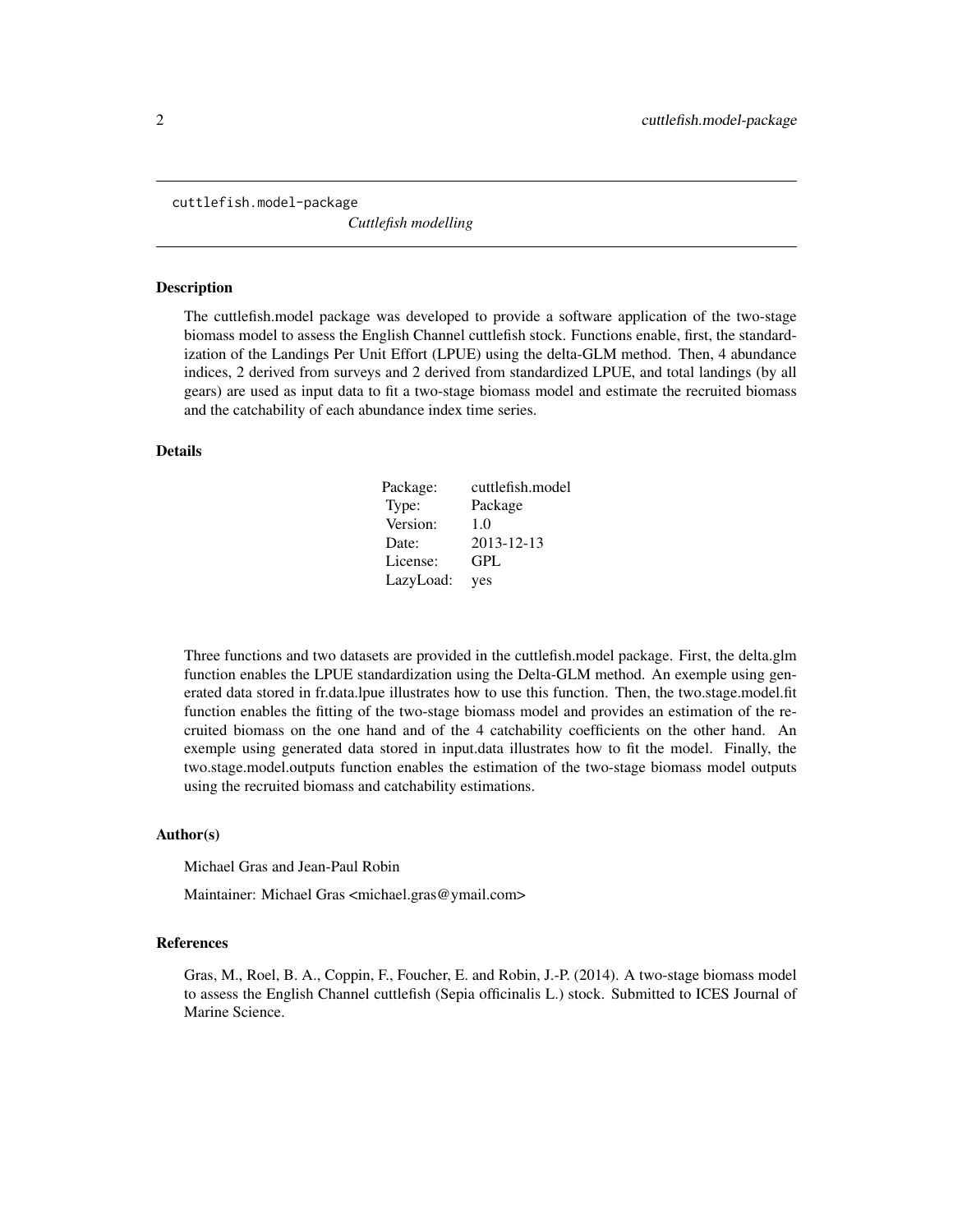<span id="page-2-1"></span><span id="page-2-0"></span>

#### Description

The delta.glm function enables the standardization of observed Landings Per Unit Effort (LPUE) collected by commercial fishing vessels using the Delta-GLM methodology. It consists in a combination of a binomial error GLM which explains the presence/absence of the stock and a Gaussian error GLM which explains the abundance of the resource. The standardization is performed using 4 explaining variables, the fishing season, the month, the ICES rectangle and the engine power of the vessel.

### Usage

delta.glm(input.data)

### Arguments

input.data Must be filled with an object of class data frame with 4 explaining variables named "fishing.season", "month", "rectangle", "power.class" and one explained variable named "lpue".

## Details

The 4 explaining variables ("fishing.season", "month", "rectangle", "power.class") can be either of class integer, character or factor. The explained variable "lpue" must be of class numeric and positive or null. The data frame can include more variables than the 5 mentioned above but they will not be used in the function.

#### Value

| binomial.glm       | Stores the result of the binomial error GLM                                                           |  |
|--------------------|-------------------------------------------------------------------------------------------------------|--|
| binomial.summary   |                                                                                                       |  |
|                    | Stores the summary of the binomial error GLM                                                          |  |
| binomial.residuals |                                                                                                       |  |
|                    | Stores the residuals of the binomial error GLM                                                        |  |
| binomial.fit       | Stores the fitted values of the binomial error GLM                                                    |  |
| gaussian.glm       | Stores the result of the gaussian error GLM                                                           |  |
| gaussian.summary   |                                                                                                       |  |
|                    | Stores the summary of the gaussian error GLM                                                          |  |
| gaussian.residuals |                                                                                                       |  |
|                    | Stores the residuals of the gaussian error GLM                                                        |  |
| gaussian.fit       | Stores the fitted values of the gaussian error GLM                                                    |  |
|                    | predicted. 1 pue Stores the standardized LPUE for each quadruplet year, month, rectangle, power.class |  |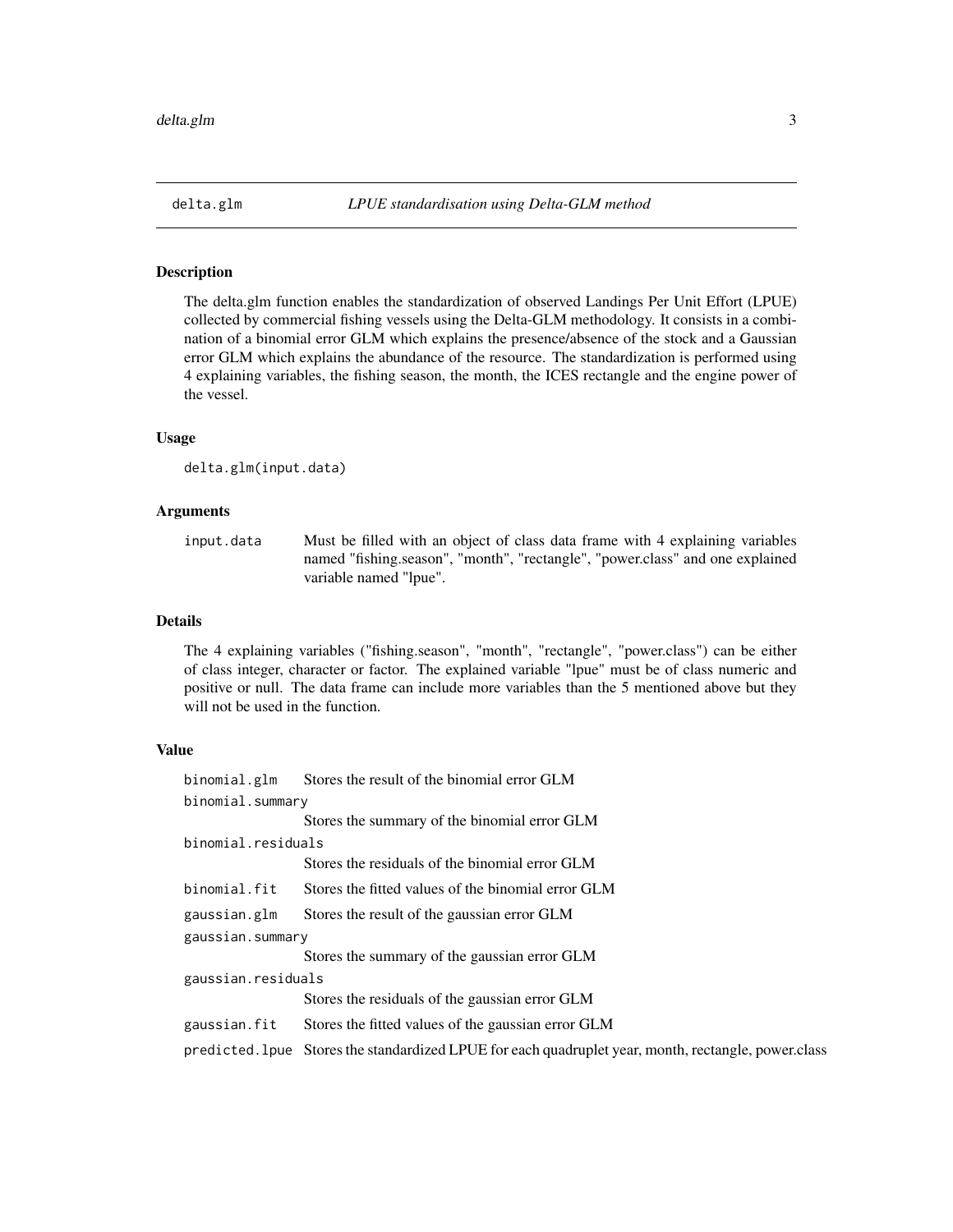The development of the two-stage biomass model to assess the English Channel cuttlefish stock was carried out in the framework of the EU funded project CRESH (under the Interreg IV A France-Manche-England programme). The development of the R package to perform the routine assessment of the cuttlefish stock was co-funded by France Filiere Peche and by the Departement des Peches Maritimes et de l'Aquaculture.

## Author(s)

Michael Gras and Jean-Paul Robin

#### References

Gras, M., Roel, B. A., Coppin, F., Foucher, E. and Robin, J.-P. (2014). A two-stage biomass model to assess the English Channel cuttlefish (Sepia officinalis L.) stock. Submitted to ICES Journal of Marine Science.

#### See Also

[glm](#page-0-0)

## Examples

data(fr.data.lpue)

fr.delta.glm<-delta.glm(input.data=fr.data.lpue)

```
par(mfrow = c(2,2))#Histogram of the binomial error GLM residuals
hist(fr.delta.glm$binomial.residuals)
```

```
#Plot with the fitted data on the x axis and and the re
plot(fr.delta.glm$binomial.fit, fr.delta.glm$binomial.residuals)
```

```
#QQplot of the residuals from the binomial error GLM
qqnorm(fr.delta.glm$binomial.residuals)
qqline(fr.delta.glm$binomial.residuals)
```

```
par(mfrow = c(2,2))#Histogram of the residuals from the Gaussian error GLM
hist(fr.delta.glm$gaussian.residuals)
```

```
#Plot of fitted values vs residuals from the Gaussian error GLM
plot(fr.delta.glm$gaussian.fit,fr.delta.glm$gaussian.residuals)
qqnorm(fr.delta.glm$gaussian.residuals)
qqline(fr.delta.glm$gaussian.residuals)
```

```
#Aggregation of the standardised LPUE per year. Aggregation
```
## <span id="page-3-0"></span>Note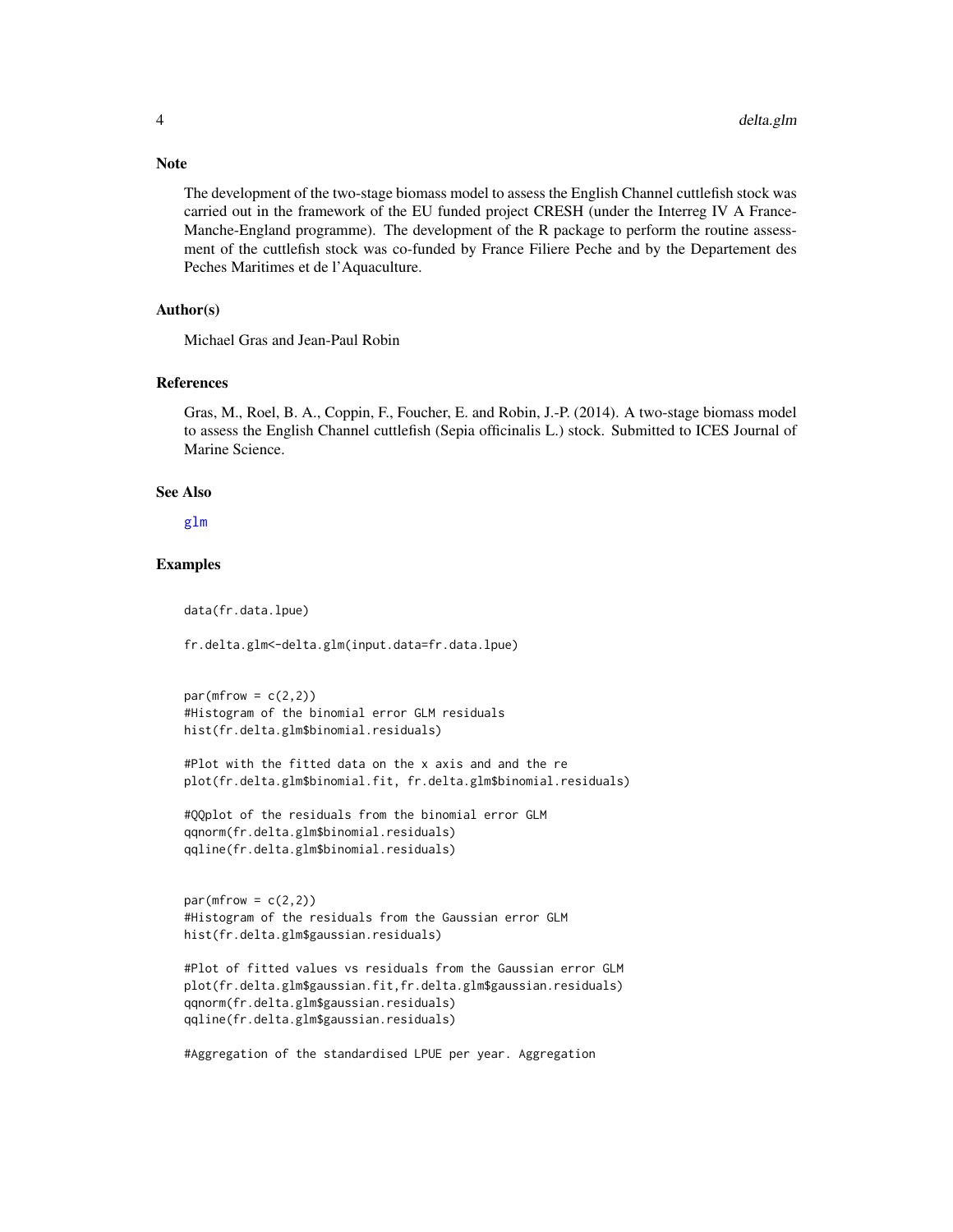```
#can be done on the 3 other factors in the same way.
fr.yearly.lpue<-aggregate(fr.delta.glm$predicted.lpue$st.lpue,
list(fr.delta.glm$predicted.lpue$fishing.season), FUN="mean")
fr.yearly.lpue<-data.frame(c(1900:1905), fr.yearly.lpue)
colnames(fr.yearly.lpue)<-c("year","fishing.season","fr.st.lpue")
```
fr.data.lpue *Observed French Landings Per Unit Effort*

#### **Description**

The object fr.data.lpue stores generated Observed Landings Per Unit Effort which could be derived from commercial bottom trawl fleets. As real data are confidential, data presented in the example are generated data.

## Usage

data(fr.data.lpue)

#### Format

The object fr.data.lpue is a data.frame made of 6 columns named year (calendar year), fishing.season (the fishing season during which the cuttlefish is exploited; a fishing season starts in July of a calendar year Y and ends in June of a calendar year Y+1), month (calendar month from January (1) to December (12)), rectangle (ICES rectangle code), power.class (power class of the trawler concerned).

Each of the 9110 rows of the data frame refer to the fishing effort carried out during one cruise in one ICES rectangle.

#### Note

The development of the two-stage biomass model to assess the English Channel cuttlefish stock was carried out in the framework of the EU funded project CRESH (under the Interreg IV A France-Manche-England programme). The development of the R package to perform the routine assessment of the cuttlefish stock was co-funded by France Filiere Peche and by the Departement des Peches Maritimes et de l'Aquaculture.

## Author(s)

Michael Gras and Jean-Paul Robin

## References

Gras, M., Roel, B. A., Coppin, F., Foucher, E. and Robin, J.-P. (2014). A two-stage biomass model to assess the English Channel cuttlefish (Sepia officinalis L.) stock. Submitted to ICES Journal of Marine Science.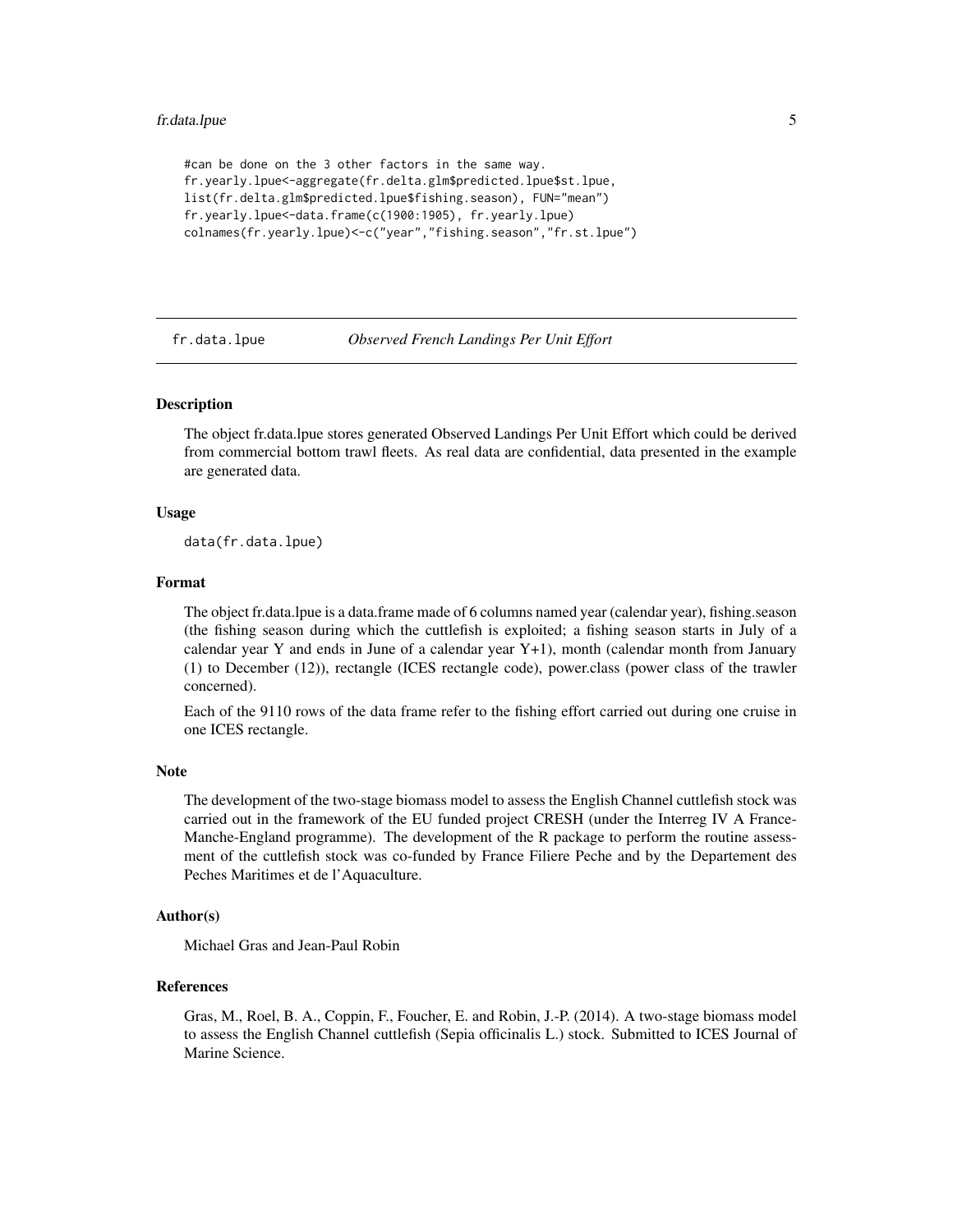#### <span id="page-5-0"></span>See Also

[delta.glm](#page-2-1) and [optim](#page-0-0)

### Examples

```
data(fr.data.lpue)
fr.delta.glm<-delta.glm(input.data=fr.data.lpue)
par(mfrow = c(2,2))#Histogram of the binomial error GLM residuals
hist(fr.delta.glm$binomial.residuals)
#Plot with the fitted data on the x axis and and the re
plot(fr.delta.glm$binomial.fit, fr.delta.glm$binomial.residuals)
#QQplot of the residuals from the binomial error GLM
qqnorm(fr.delta.glm$binomial.residuals)
qqline(fr.delta.glm$binomial.residuals)
par(mfrow = c(2,2))#Histogram of the residuals from the Gaussian error GLM
hist(fr.delta.glm$gaussian.residuals)
#Plot of fitted values vs residuals from the Gaussian error GLM
plot(fr.delta.glm$gaussian.fit,fr.delta.glm$gaussian.residuals)
qqnorm(fr.delta.glm$gaussian.residuals)
qqline(fr.delta.glm$gaussian.residuals)
#Aggregation of the standardised LPUE per year. Aggregation
#can be done on the 3 other factors in the same way.
fr.yearly.lpue<-aggregate(fr.delta.glm$predicted.lpue$st.lpue,
list(fr.delta.glm$predicted.lpue$fishing.season), FUN="mean")
fr.yearly.lpue<-data.frame(c(1900:1905), fr.yearly.lpue)
colnames(fr.yearly.lpue)<-c("year","fishing.season","fr.st.lpue")
```
input.data *Input data (4 abundance indices and total landings per quarter).*

#### Description

The object input.data is filled with observed survey abundance indices (derived from BTS and CGFS surveys), standardized Landings Per Unit Effort (LPUE) derived from French and UK bottom trawl fleets and total landings (French and UK landings by all gears) per quarter.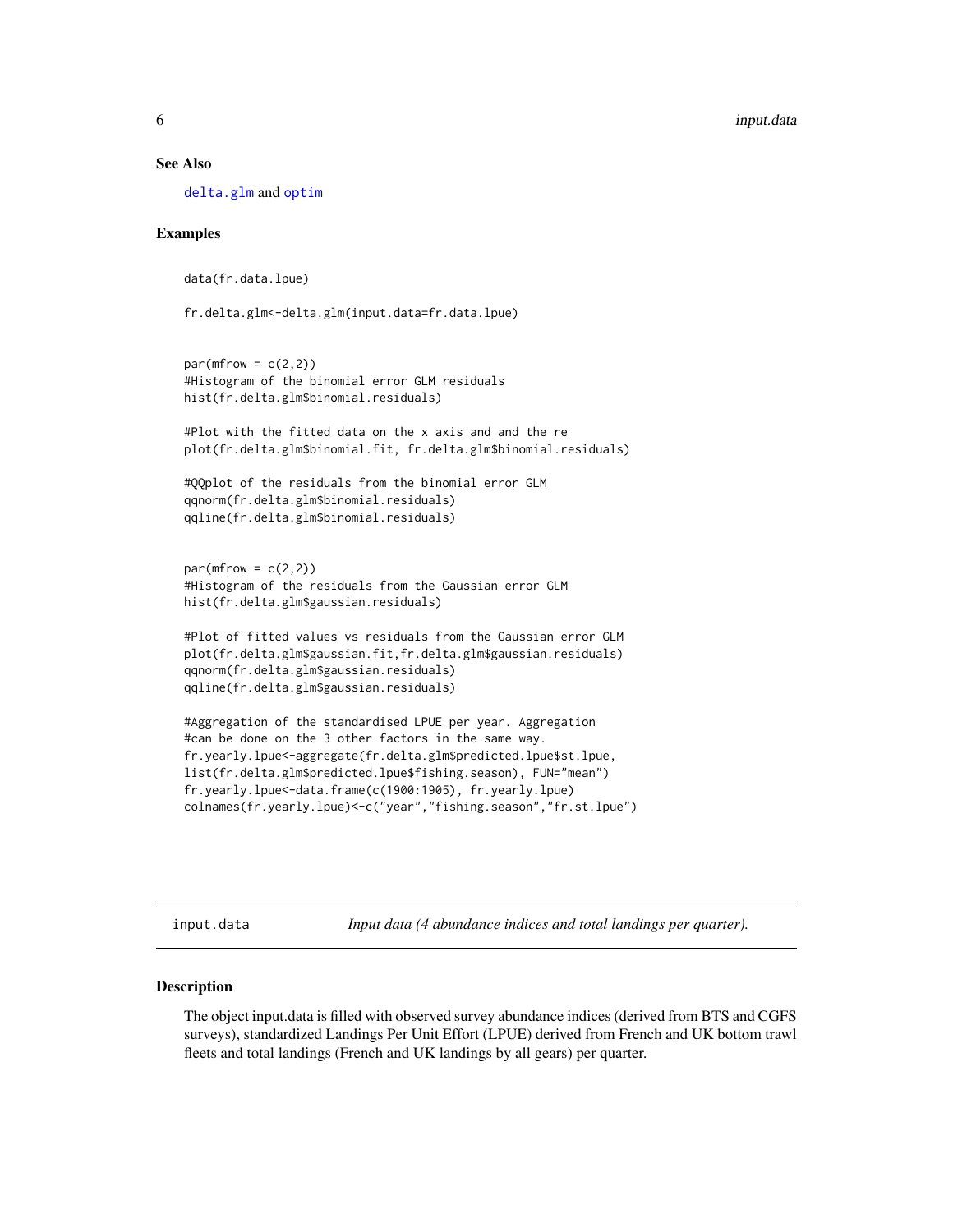#### <span id="page-6-0"></span>input.data 7

As real data are confidential, all data presented in the example are generated data.

#### Usage

data(fr.data.lpue)

## Format

The object input.data is a data frame made of 10 columns called year (calendar year) fishing.season (the fishing season during which the cuttlefish is exploited; a fishing season starts in July of the year Y and ends in June of the year Y+1), bts (abundance index derived from BTS survey carried out by Cefas each July in ICES division VIId), cgfs (abundance index derived from CGFS survey carried out by Ifremer each October in ICES division VIId), lpue.fr (abundance index derived from French bottom trawl LPUE estimated in the ICES divisions VIId and VIIe), lpue.uk (abundance index derived from UK beam trawl LPUE estimated in the ICES divisions VIId and VIIe), landings.q3, are the summer landings of the calendar year Y, landings.q4, are the autumn landings of the calendar year Y, landings.q1, are the winter landings of the calendar year Y+1, landings.q2 are the spring landings of the calendar year Y+1.

Each of the 5 rows of the data frame refers to the data for one fishing season (a fishing season starts in July of the year Y and ends in June of the year  $Y+1$ ). The calendar year refers to the recruitment year.

#### Note

The development of the two-stage biomass model to assess the English Channel cuttlefish stock was carried out in the framework of the EU funded project CRESH (under the Interreg IV A France-Manche-England programme). The development of the R package to perform the routine assessment of the cuttlefish stock was co-funded by France Filiere Peche and by the Departement des Peches Maritimes et de l'Aquaculture.

## Author(s)

Michael Gras and Jean-Paul Robin

## References

Gras, M., Roel, B. A., Coppin, F., Foucher, E. and Robin, J.-P. (2014). A two-stage biomass model to assess the English Channel cuttlefish (Sepia officinalis L.) stock. Submitted to ICES Journal of Marine Science.

#### See Also

[delta.glm](#page-2-1) and [optim](#page-0-0)

### Examples

data(input.data)

#Abundance indices are re-scaled by dividing the time series by its mean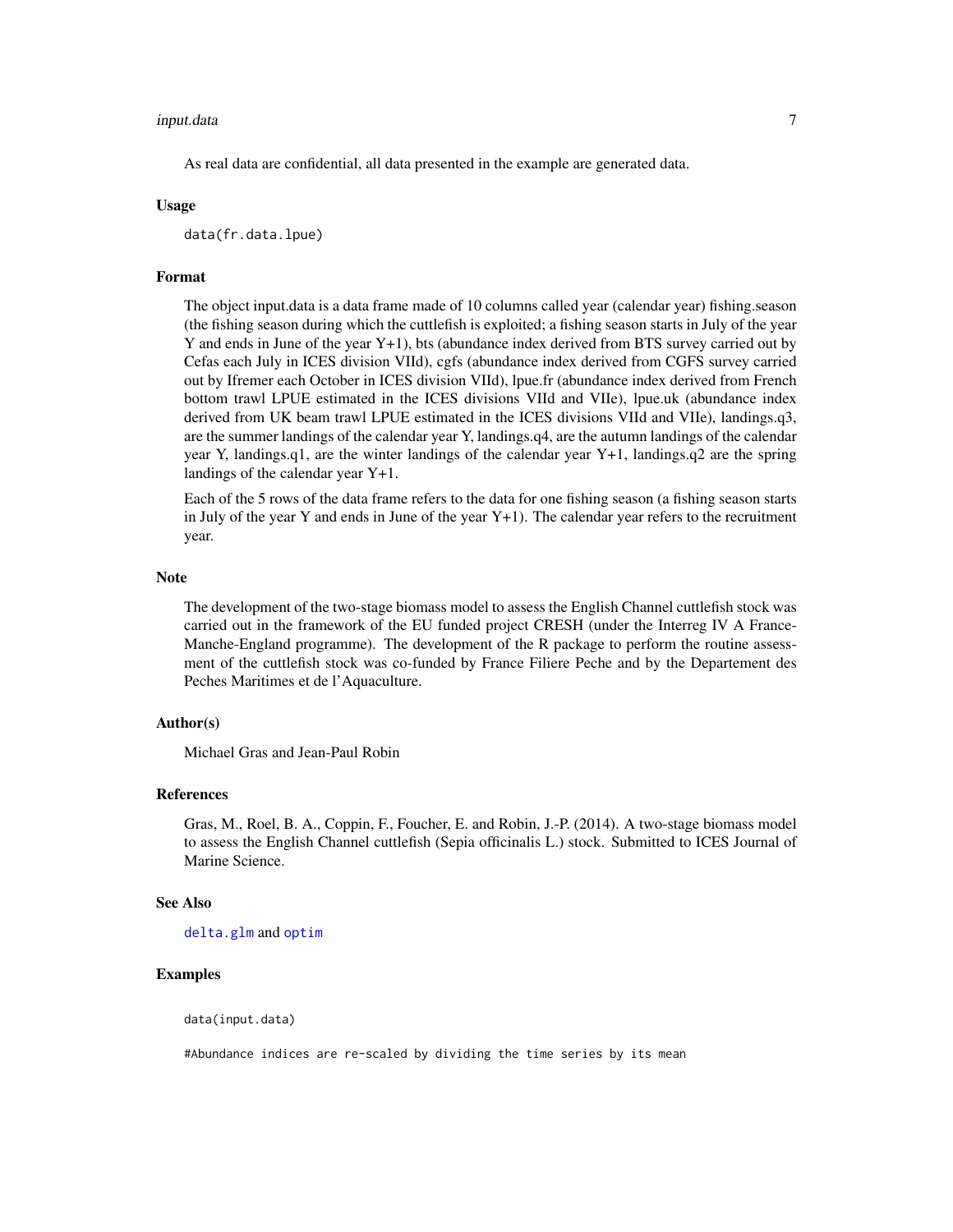```
input.data$bts<-input.data$bts/mean(input.data$bts)
input.data$cgfs<-input.data$cgfs/mean(input.data$cgfs)
input.data$lpue.fr<-input.data$lpue.fr/mean(input.data$lpue.fr)
input.data$lpue.uk<-input.data$lpue.uk/mean(input.data$lpue.uk)
#Creation of a data frame filled with the year, the fishing season,
#the abundance indices, the landings of the 3 first quarters of the
#fishing season (used in the modelling of the UK LPUE) and the landings
#of all the fishing season (used in the modelling of the french LPUE)
lpue.obs<-data.frame(c(1900:1904),
c(1:5),
input.data$bts,
input.data$cgfs,
input.data$lpue.uk,
input.data$lpue.fr,
input.data$landings.q3 + input.data$landings.q4 + input.data$landings.q1,
input.data$landings.q3 + input.data$landings.q4 + input.data$landings.q1
+ input.data$landings.q2)
colnames(lpue.obs)<-c("year", "fishing.year", "bts","cgfs","lpue.uk",
"lpue.fr","L.Q341","L.Q3412")
#Growth parameter
growth<--1.01
#Initial values for the fitting with 17 starting values for B1
#(for the 17 years) and the 4 log values of the catchabilities
biom.init<-c(rep(15000,5),-9, -9, -9, -9)
#Fitting of the two-stage biomass model
result.optim<-optim(par=biom.init,fn=two.stage.model.fit,
obs.fit=lpue.obs[1:5,], g.fit=-1.01, method = "BFGS",
control=list(maxit=99990,reltol=1e-9,trace=TRUE))
#Plot of the B1 time series
plot(x=input.data$year, y=result.optim$par[1:5], type='b',
ylim=c(0, max(result.optim$par[1:5])), xlab="Years",
ylab= "B1 estimation in tons of cuttlefish")
```
<span id="page-7-1"></span>two.stage.model.fit *Two-stage biomass model fitting function*

#### **Description**

The two.stage.model.fit function enables, using a vector of starting parameters, the observed abundance indices, the total landings and the optim function, the fitting of the two-stage biomass model to estimate the recruited biomass time series and the catchability of the 4 abundance index time series. The two-stage biomass model is fitted by minimimizing the sum of square residuals.

<span id="page-7-0"></span>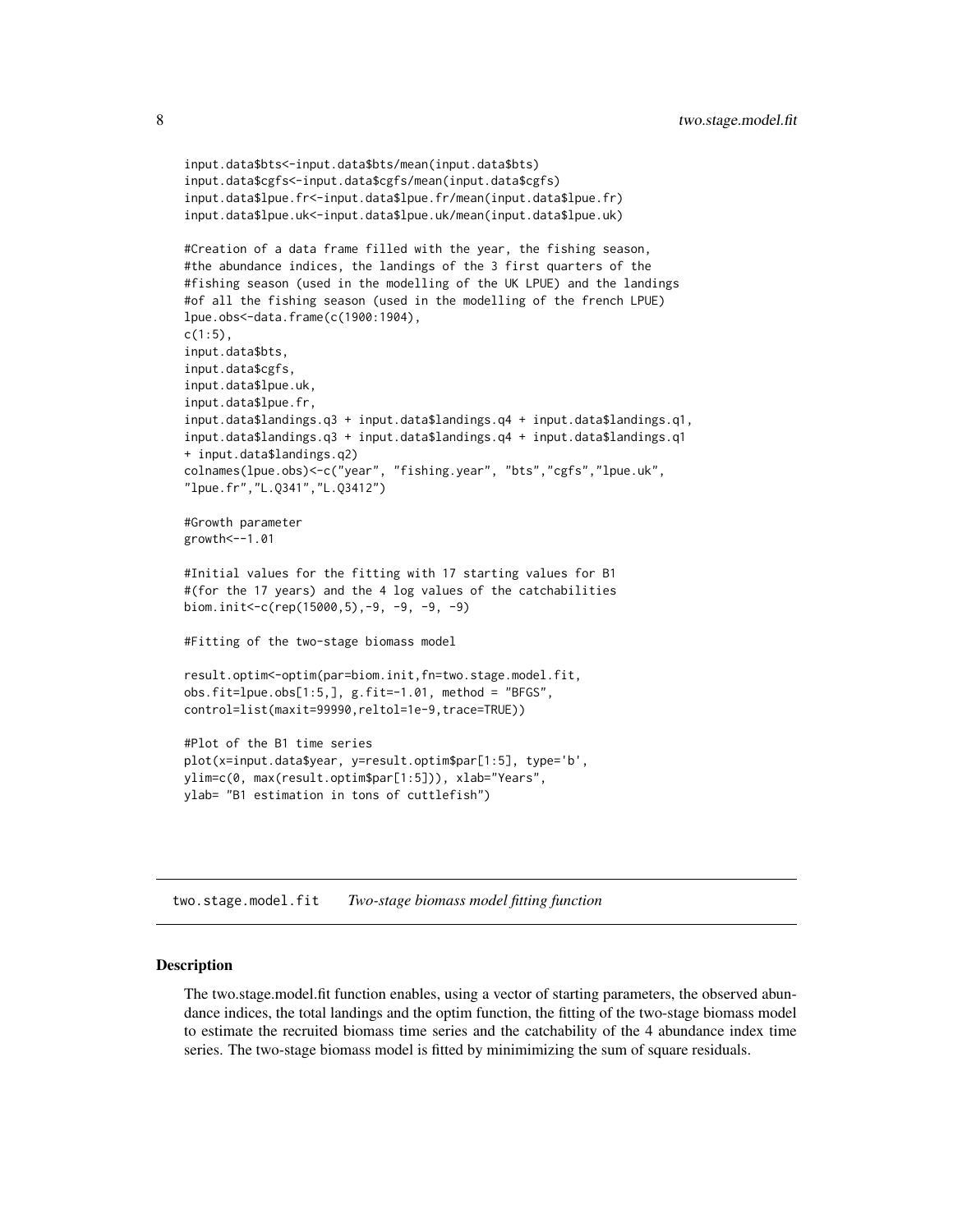#### <span id="page-8-0"></span>Usage

two.stage.model.fit(to.fit, obs.fit, g.fit)

#### Arguments

| to.fit  | An object of class vector to give starting values of recruited biomass (B1) for<br>each year and the 4 starting catchability values (one for each abundance index)<br>in order to estimate the sum or square residuals. The two-stage biomass model<br>to assess the English Channel cuttlefish stock was fitted using starting biomasses<br>of 15000 tons for each year and log catchabilities of -9. The length of the vector<br>equals the number of years plus 4 for the catchability of each survey and LPUE<br>time series. |
|---------|-----------------------------------------------------------------------------------------------------------------------------------------------------------------------------------------------------------------------------------------------------------------------------------------------------------------------------------------------------------------------------------------------------------------------------------------------------------------------------------------------------------------------------------|
| obs.fit | An object of class data frame filled with the 4 observed abundance indices as<br>columns. Columns must be called bts, cgfs, lpue.uk, lpue.fr for BTS and CGFS<br>surveys, UK and French bottom trawl fleet LPUE respectively. Moreover, total<br>landings of the 3 first quarters of the fishing season must be mentioned in a<br>column called "L.Q341" and the total landings of the 4 quarters of each fishing<br>season must be mentioned in a column named "L.Q3412".                                                        |
| g.fit   | The growth parameter. The common value currently used is -1.01.                                                                                                                                                                                                                                                                                                                                                                                                                                                                   |

## Value

sum.residuals The Sum of Square Residuals which is minimized by the optim function in order to fit the two-stage biomass model

#### Note

The development of the two-stage biomass model to assess the English Channel cuttlefish stock was carried out in the framework of the EU funded project CRESH (under the Interreg IV A France-Manche-England programme). The development of the R package to perform the routine assessment of the cuttlefish stock was co-funded by France Filiere Peche and by the Departement des Peches Maritimes et de l'Aquaculture.

## Author(s)

Michael Gras and Jean-Paul Robin

#### References

Gras, M., Roel, B. A., Coppin, F., Foucher, E. and Robin, J.-P. (2014). A two-stage biomass model to assess the English Channel cuttlefish (Sepia officinalis L.) stock. Submitted to ICES Journal of Marine Science.

## See Also

[optim](#page-0-0)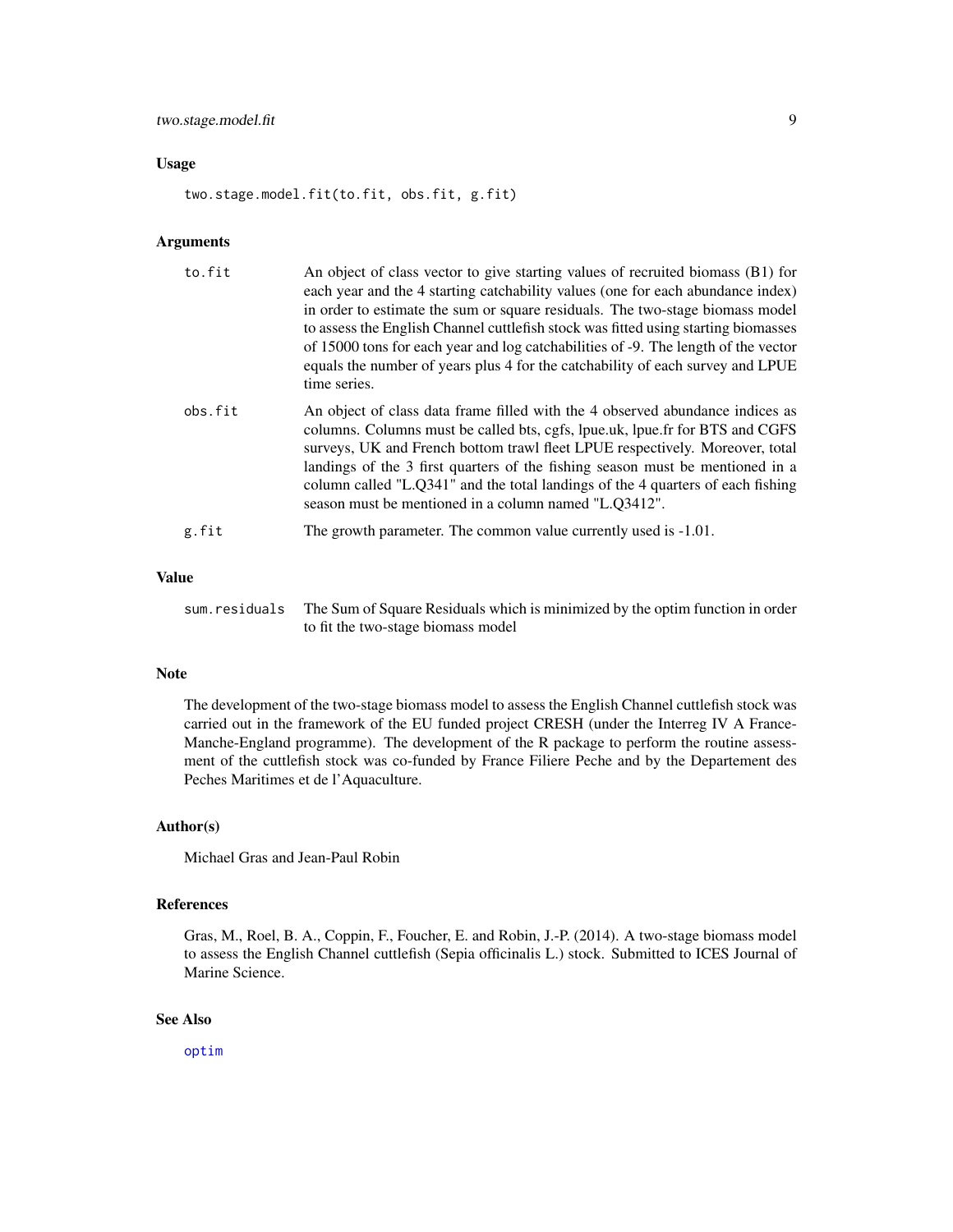#### Examples

data(input.data)

```
#Abundance indices are re-scaled by dividing the time series by its mean
input.data$bts<-input.data$bts/mean(input.data$bts)
input.data$cgfs<-input.data$cgfs/mean(input.data$cgfs)
input.data$lpue.fr<-input.data$lpue.fr/mean(input.data$lpue.fr)
input.data$lpue.uk<-input.data$lpue.uk/mean(input.data$lpue.uk)
#Creation of a data frame filled with the year, the fishing season,
#the abundance indices, the landings of the 3 first quarters of the
#fishing season (used in the modelling of the UK LPUE) and the landings
#of all the fishing season (used in the modelling of the french LPUE)
lpue.obs<-data.frame(c(1900:1904),
c(1:5),
input.data$bts,
input.data$cgfs,
input.data$lpue.uk,
input.data$lpue.fr,
input.data$landings.q3 + input.data$landings.q4 + input.data$landings.q1,
input.data$landings.q3 + input.data$landings.q4 + input.data$landings.q1
+ input.data$landings.q2)
colnames(lpue.obs)<-c("year", "fishing.year", "bts","cgfs","lpue.uk",
"lpue.fr","L.Q341","L.Q3412")
#Growth parameter
growth<--1.01
#Initial values for the fitting with 17 starting values for B1
#(for the 17 years) and the 4 log values of the catchabilities
biom.init<-c(rep(15000,5),-9, -9, -9, -9)
#Fitting of the two-stage biomass model
result.optim<-optim(par=biom.init,fn=two.stage.model.fit,
obs.fit=lpue.obs[1:5,], g.fit=-1.01, method = "BFGS",
control=list(maxit=99990,reltol=1e-9,trace=TRUE))
#Plot of the B1 time series
plot(x=input.data$year, y=result.optim$par[1:5], type='b',
ylim=c(0, max(result.optim$par[1:5])), xlab="Years",
ylab= "B1 estimation in tons of cuttlefish")
```

```
two.stage.model.outputs
```
*Two-stage biomass model output estimation*

<span id="page-9-0"></span>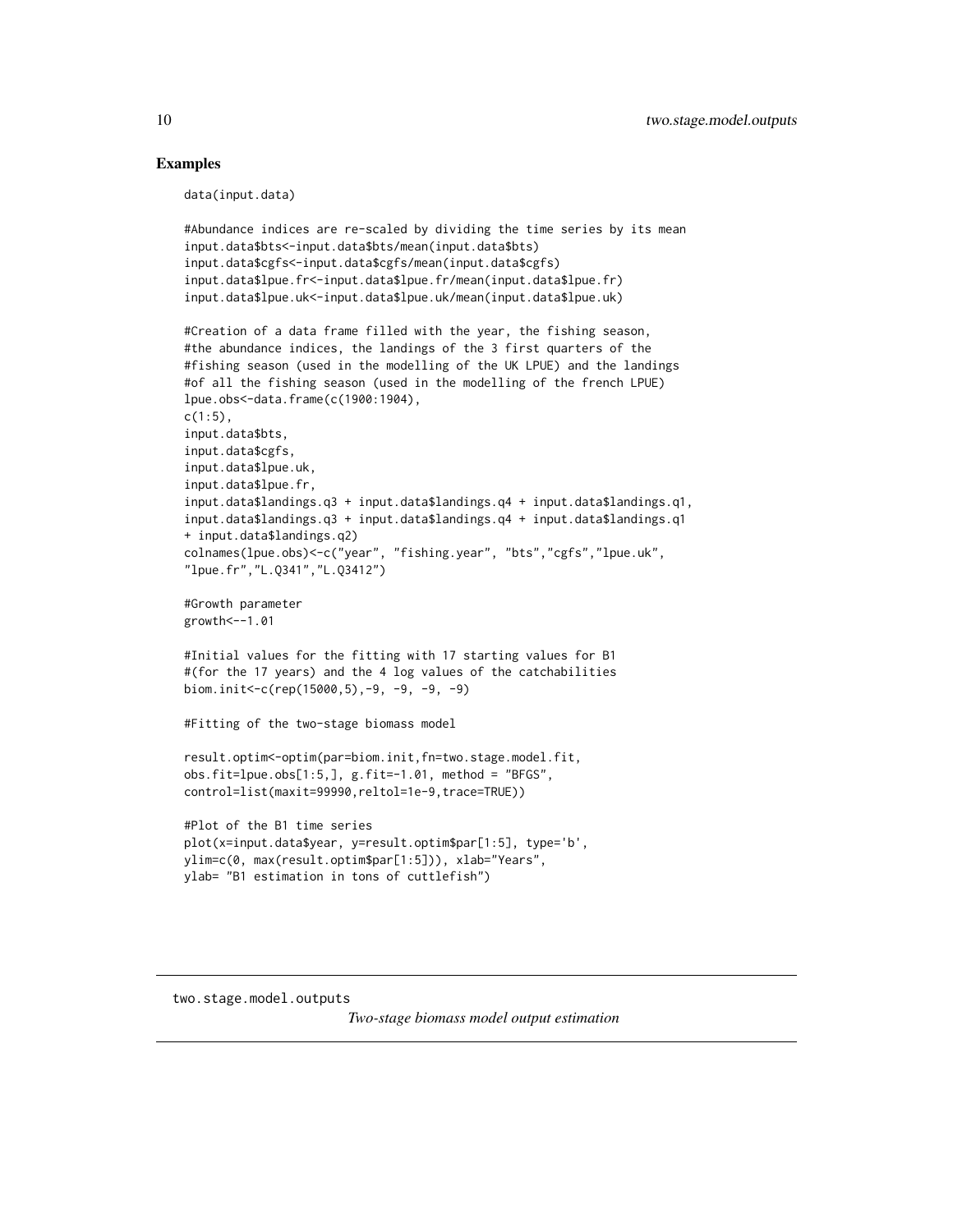#### Description

This function enables the estimation of the two-stage biomass model outputs using the time series of recruited biomass (B1), the catchability of BTS and CGFS surveys and the French and UK trawl fleets, the 4 abundance index time series collected by the BTS and CGFS surveys and the French and UK trawling fleets and the total landings (French and UK landings by all gear).

## Usage

two.stage.model.outputs(B1, catchability, obs, g)

#### Arguments

| <b>B1</b>    | An object of class vector filled with the estimated recruited biomass (B1 in tons).<br>The B1 time series can be estimated, using the observed abundance indices and<br>the total landings, by running optim and two stage model fit functions.                                                                                                                                                                                                                            |
|--------------|----------------------------------------------------------------------------------------------------------------------------------------------------------------------------------------------------------------------------------------------------------------------------------------------------------------------------------------------------------------------------------------------------------------------------------------------------------------------------|
| catchability | An object of class vector and length 4 filled with the log of the estimated catch-<br>abilities (negative values). Catchabilities must be filled in the following order:<br>BTS, CGFS, UK and French fleets.                                                                                                                                                                                                                                                               |
| obs          | An object of class data frame filled with the 4 observed abundance indices as<br>columns. Columns must be called bts, cgfs, lpue.uk, lpue.fr for BTS and CGFS<br>surveys, UK and French bottom trawl fleet LPUE respectively. Moreover, total<br>landings of the 3 first quarters of the fishing season must be mentioned in a<br>column called "L.O341" and the total landings of the 4 quarters of each fishing<br>season must be mentioned in a column named "L.Q3412". |
| g            | A value of the growth parameter. The common value currently used is -1.01.                                                                                                                                                                                                                                                                                                                                                                                                 |

#### Details

Reminder : the fishing season starts on July of a year Y and ends in June of a year Y+1. For practical reasons, fishing seasons are numbered from 1 and the corresponding year mentioned is always the year of the beginning of the fishing season (starting from 1900).

### Value

The two.stage.model.outputs function returns a list with the following data frames

| observed      | A dataframe with the observed data. Calendar year and fishing seasons are men-<br>tioned in the two first columns. The 4 following columns are filled with the<br>observed survey abundance indices and the LPUE. Finally the two last columns<br>are filled with the landings of the $3$ first quarters of the fishing season $(L.Q341)$<br>and the 4 quarters of each fishing season (L.Q3412). |
|---------------|---------------------------------------------------------------------------------------------------------------------------------------------------------------------------------------------------------------------------------------------------------------------------------------------------------------------------------------------------------------------------------------------------|
| sum.residuals | The sum of square residuals.                                                                                                                                                                                                                                                                                                                                                                      |
| residuals.ssr | A dataframe filled with the residuals of each abundance index time series com-<br>puted as log([observed abundance indices]/[predicted abundance indices])^2                                                                                                                                                                                                                                      |
| residuals.mlh | A data frame filled with the raw residuals computed using the likelyhood method.                                                                                                                                                                                                                                                                                                                  |
| residuals.raw | A data frame filled with the raw residuals computed as [observed abundance in-<br>dices] - [predicted abundance indices]                                                                                                                                                                                                                                                                          |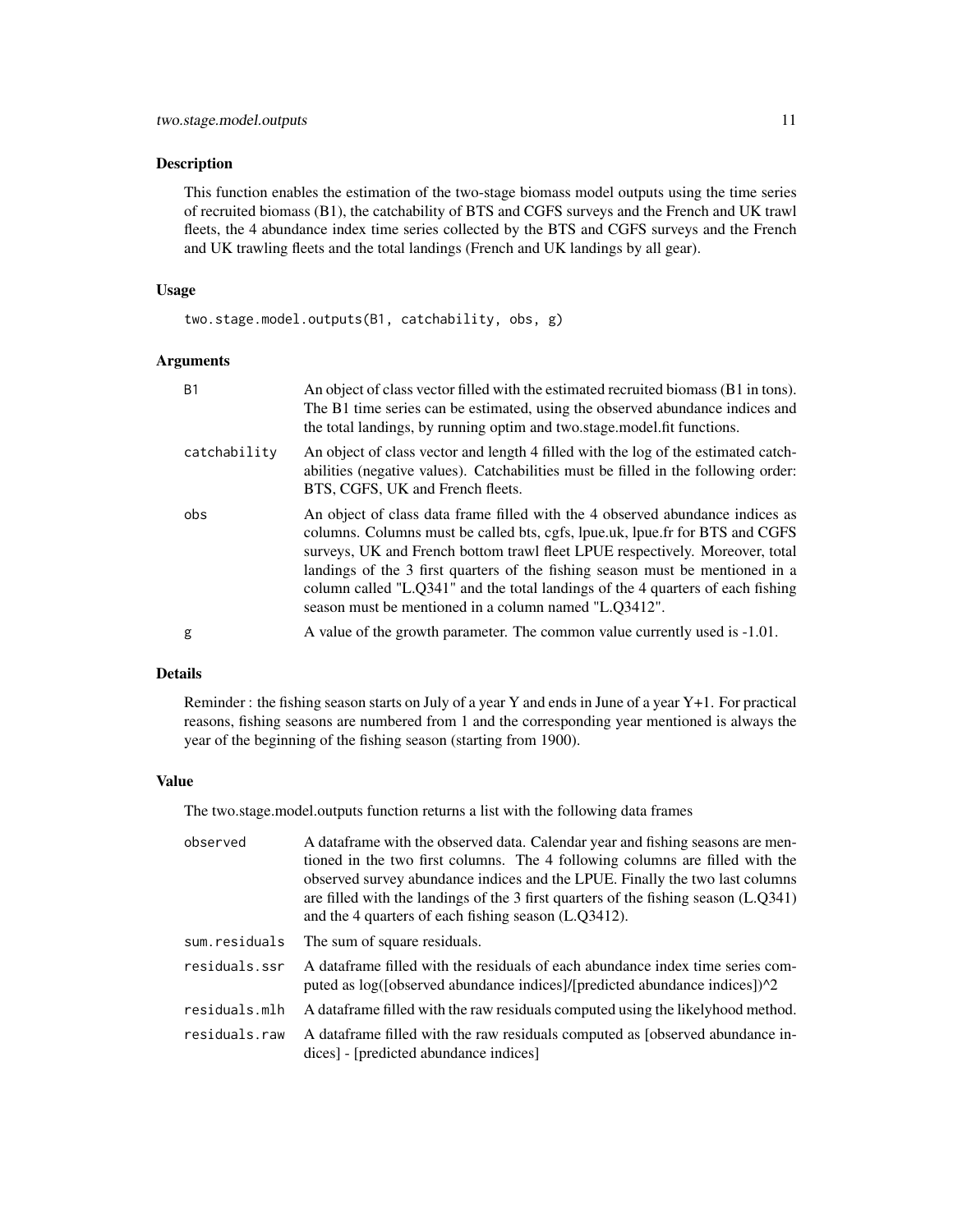<span id="page-11-0"></span>

| residuals.st | A dataframe filled with the standardized residuals computed as ([raw residuals]<br>- $[mean(raw residuals)]$ / SD( $[raw residuals]$ )                                |
|--------------|-----------------------------------------------------------------------------------------------------------------------------------------------------------------------|
| predicted.ai | A data frame filled with the predicted abundance index time series.                                                                                                   |
| biomass      | A data frame filled with the estimated recruited biomass (B1), the estimated<br>biomass in January $(B$ , jan), the total landings per year (landings), the estimated |
|              | exploitation rate (exp.rate) and the estimated Spawning Stock Biomass (B2).                                                                                           |

### Note

The development of the two-stage biomass model to assess the English Channel cuttlefish stock was carried out in the framework of the EU funded project CRESH (under the Interreg IV A France-Manche-England programme). The development of the R package to perform the routine assessment of the cuttlefish stock was co-funded by France Filiere Peche and by the Departement des Peches Maritimes et de l'Aquaculture.

### Author(s)

Michael Gras and Jean-Paul Robin

#### References

Gras, M., Roel, B. A., Coppin, F., Foucher, E. and Robin, J.-P. (2014). A two-stage biomass model to assess the English Channel cuttlefish (Sepia officinalis L.) stock. Submitted to ICES Journal of Marine Science.

## See Also

[two.stage.model.fit](#page-7-1) and [optim](#page-0-0)

## Examples

```
data(input.data)
```

```
lpue.obs<-data.frame(c(1900:1904),
c(1:5),
input.data$bts,
input.data$cgfs,
input.data$lpue.uk,
input.data$lpue.fr,
input.data$landings.q3 + input.data$landings.q4 + input.data$landings.q1,
input.data$landings.q3 + input.data$landings.q4 + input.data$landings.q1
+ input.data$landings.q2)
colnames(lpue.obs)<-c("year", "fishing.year", "bts","cgfs","lpue.uk",
"lpue.fr","L.Q341","L.Q3412")
```

```
#B1 time series estimated by the two.stage.model.fit and optim functions
B1.time.series<-c(13321.68, 15162.38, 10461.95, 23642.48, 15213.79)
```
#Catchabilities estimated by the two.stage.model.fit and optim functions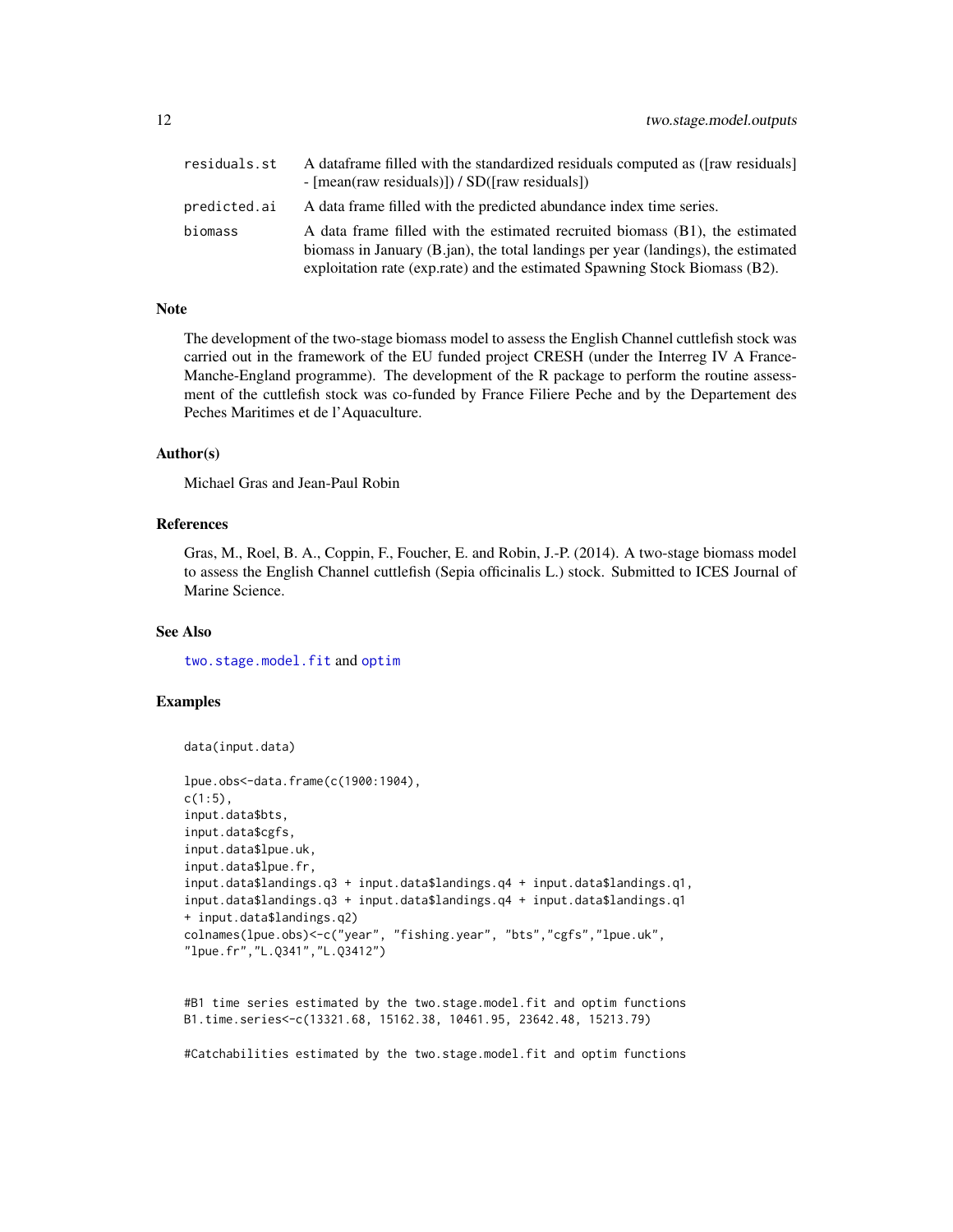## two.stage.model.outputs 13

kq<-c(-9.699609, -9.955116, -9.974922, -9.578453) #g parameter growth<--1.01 two.stage.model.results<-two.stage.model.outputs(B1=B1.time.series,

catchability=kq, obs=lpue.obs, g=growth)

two.stage.model.results